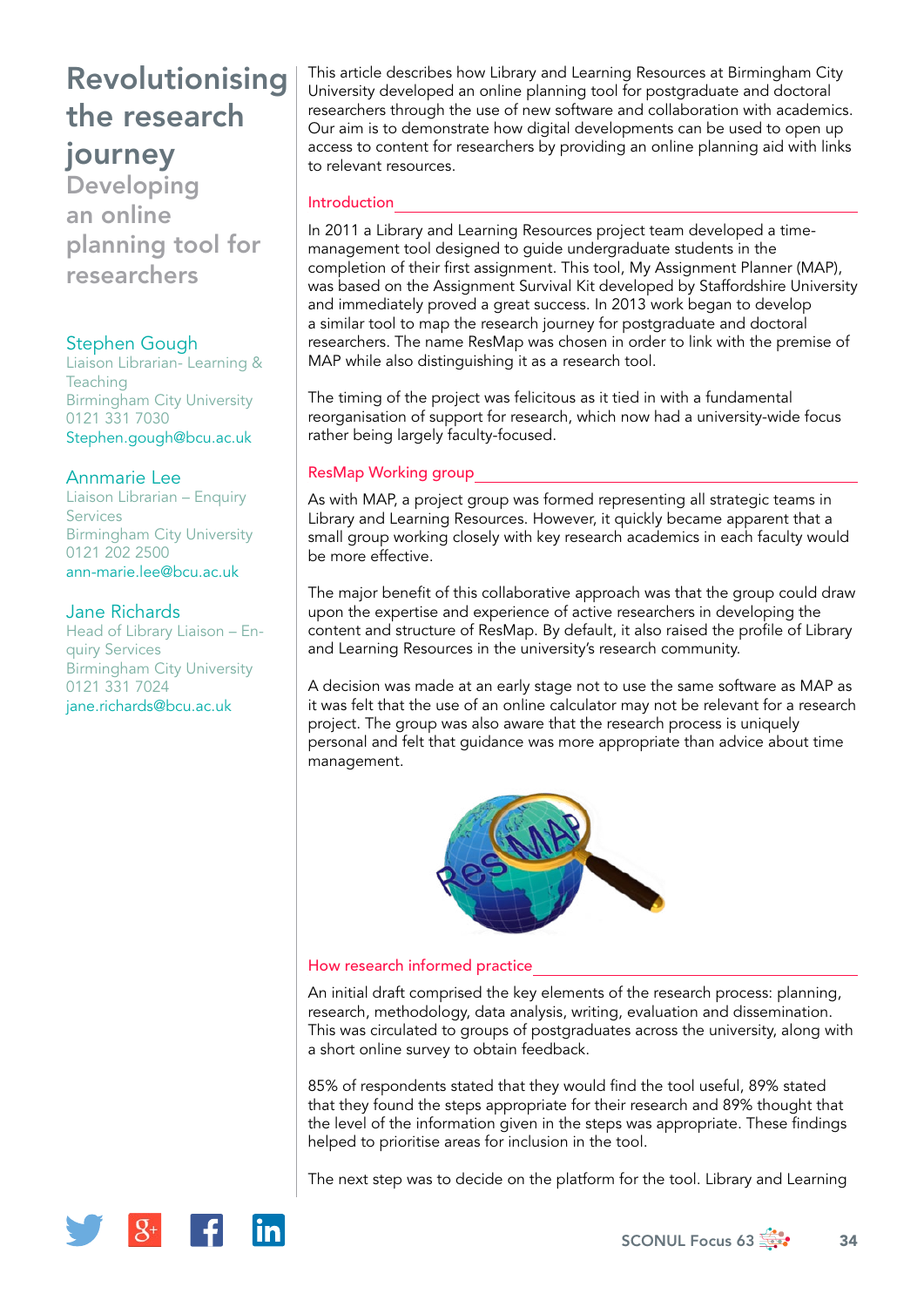Developing an online planning tool for researchers

Resources had recently purchased the Springshare software, Libguides, the functionality of which complemented the format of the content of ResMap. The Libguides software allowed the group to make the content more visually appealing and interactive, with features such as Twitter feeds, the Library Online Chat widget and links to the library catalogues and search engine.

#### Using Libguides



We started the development work with LibGuides version 1, using tabs to denote home, getting started, literature review, methodology & data, evaluation, final steps, potential pitfalls, support and latest research news. Each tab has a drop-down menu with sub-sections. The pages have a narrow column on the left for boxes with tips and additional information / links. The wider right-hand column has the main content. This structure gives the user the opportunity to work through the research process sequentially or to go straight to the relevant topic.

Other design criteria were applied, such as the use of images to break up the text, to link to quality resources already available in the university or from other organisations and to ensure that there was a consistent look and feel to the pages.

#### Use of images

Our draft contained images from services such as Thinkstock and Wikimedia; in the final version we replaced any image that might infringe third-party rights. Where we needed an image that was not available from convenient stockholding services, one of the team with either created one or repurposed stock material. This proved time-consuming but ensured that images reflect the university's research.

#### Linking to existing material

The key difficulty here was ensuring that links would work in the future. Although a lot of relevant high-quality material is openly accessible on the web, we decided only to link to resources information was strictly relevant to our community – so several US and UK institutional sites were rejected. The problems of keeping links up to date also applied to resources available within the university. Research governance and the supporting resource are gradually being standardised to a university-wide rather than faculty-led model. For this reason we could not include the links appearing in the university's own material without first checking that they were still valid. This too was time-consuming.

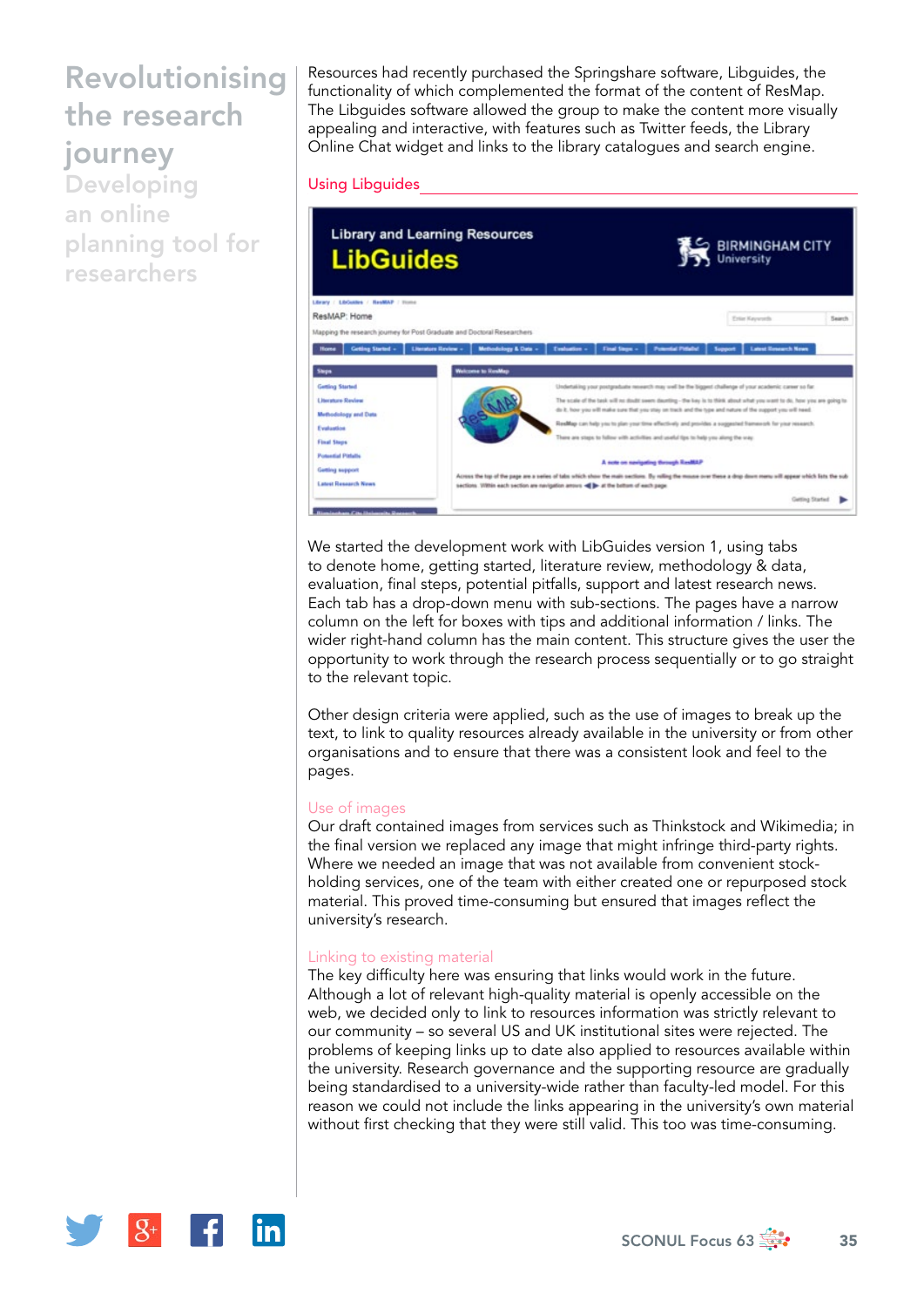Developing an online planning tool for researchers

## HTML or not to HTML

The use of HTML raised some issues, particularly for copying text into a page. Word and other copy functions can also copy any embedded commands – such as font size – into a new page, and subsequent attempts to fix a font using the editor does not always overwrite the embedded commands. When viewed on another terminal the unwanted coding can force changes of font and layout, so a working knowledge of HTML proved useful to clean the pages prior to publication.

#### Layout

We discovered, after the launch of ResMAP, that when viewed on an iPad the boxes on the left display at the top, sometimes necessitating in a lot of scrolling down before the main text appears. This will be amended when ResMAP is updated.

LibGuides 2 was released near the end of the ResMAP development period, offering much greater functionality including the use of tabs within sections. Consideration was given to re-editing ResMAP to make use of this new functionality and improve navigation, but we decided against this as it would have delayed the planned launch. We shall reconsider this before the next update of ResMAP.

#### **Content**



The content follows established generic models of the research process. The first iteration used the research interests of the Faculty of Health as a starting point, but feedback from researchers in Engineering, Music and Art showed that it was too detailed and favoured the human as research subject. Rather than seeking to provide equivalent detail for all interests, the team edited out any discipline bias and increased the range of examples of approaches and data gathering methods. We also shifted the balance toward the journey the individual researcher takes, thus placing greater emphasis on the researcher's health and well-being, the relationship with supervisors, other sources of help and support and tools such as referencing managers. The purpose of ResMAP is to provide an overview, not a detailed 'How to…', which is provided elsewhere. ResMAP, by taking a wider view, has highlighted where other library and learning resources teams can usefully develop services to meet disciplinespecific needs.